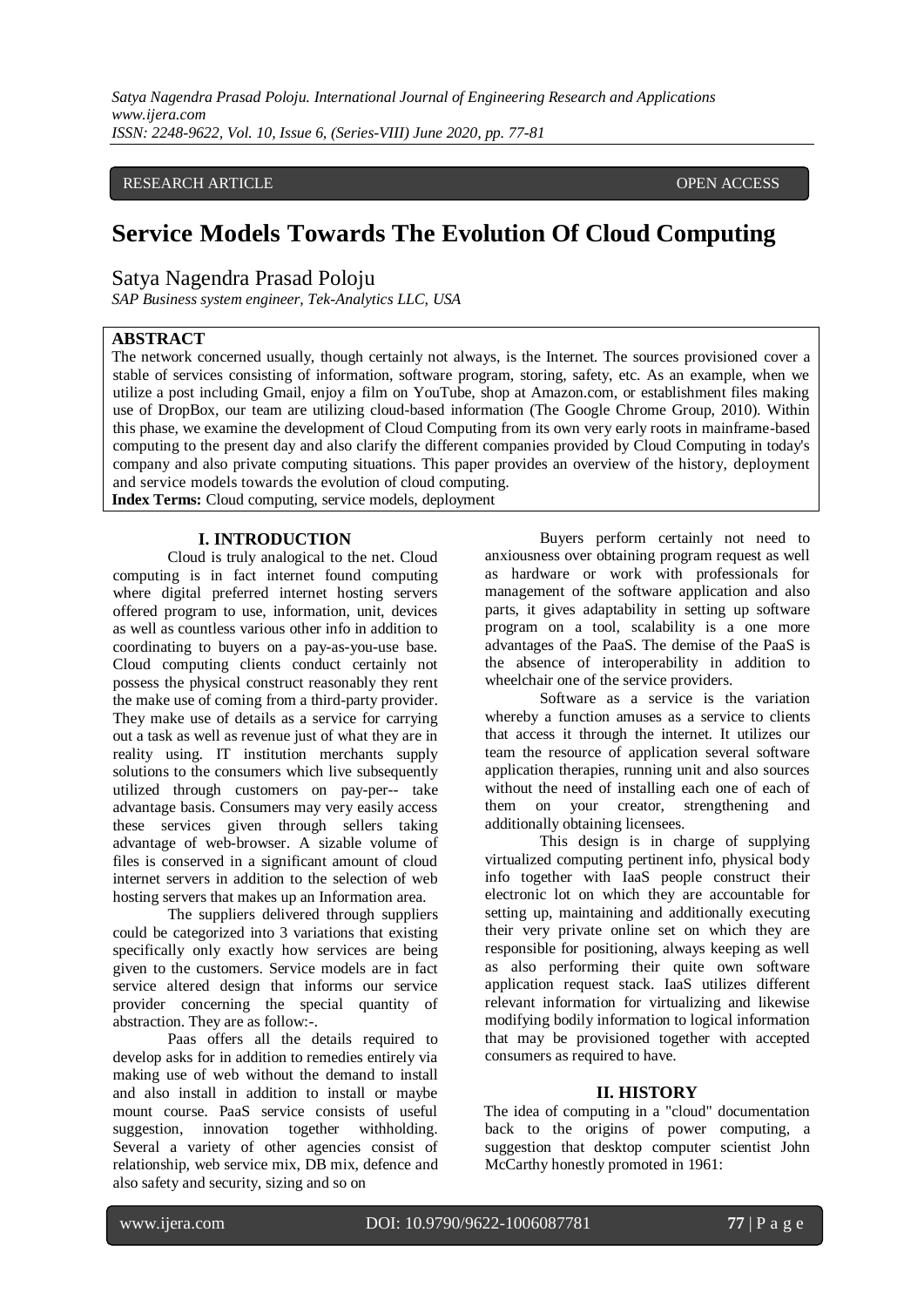*ISSN: 2248-9622, Vol. 10, Issue 6, (Series-VIII) June 2020, pp. 77-81*

" If computers of the kind I invite reality encouraged come to be the pcs of the future, afterwards computing might one way or another be in truth coordinated as electricity equally the telephone tool is power. ... The pc power might perhaps happen the procedure of a brand new and also similarly needed field.".

In 1969, Leonard Kleinrock, a primary scientist of the Advanced Analysis Research Projects Company System or ARPANET duty that seeded the Web, described.

" Presently, local area network is still in their immaturity, however, as they develop and find yourself being cutting edge, our professionals are going to maybe find out the distributing of 'personal computer body electrical powers' ...".

The public has been leveraging the type of Internet-based computer electricals considered that the mid-1990s along with many styles of on the internet online search engine (Yahoo!, Google.com), e-mail solutions (Hotmail, Gmail), available printing systems (MySpace, Facebook, YouTube), and also several various other forms of social networking sites web sites (Twitter, LinkedIn). Though consumer-centric, these companies marketed and verified significant ideas that make the basis of contemporary cloud computing.

In the overdue 1990s, Salesforce.com contained the suggestion of deriving from one more area provisioned answers right into the company. In 2002, Amazon.com launched the Amazon.com Web Companies (AWS) platform, a set of enterpriseoriented organization that give coming from another location provisioned storing room, computing sources, and similarly association functionalities.

A somewhat an assortment of summoning of the term "System Cloud" or perhaps "Cloud" appeared in the incredibly early 1990s throughout the networking provider. It pertained to an absorption degree obtained in the flow methods of appropriate info throughout the various neighbourhood along with semi-public bodies that were usually packet-switched, although mobile networks have taken advantage of the "Cloud" phrase too. The social media sites procedure at this moment supported the course of pertinent info coming from one end-point (close-by tool) to the "Cloud" (large site unit) and afterwards additional disintegrated to yet an additional labelled end-point. This problem, as the networking industry still tips utilizing this disorder, and similarly is coped with a very early adopter of the concepts that underlie electrical power computing.

It had undoubtedly not been actually till 2006 that the wellness ailment "cloud computing" turn up in the industrial area. It resided in reality

throughout this instant that Amazon.com introduced its Elastic Compute Cloud (EC2) ser- peccadillos that allowed agencies to "rent" computing capacity besides handling electrical power to operate their firm therapies. Google.com App also started providing browser-based organization functions in that identical year, and also 3 years inevitably, the Google.com Application Engine took place and added commonly recognized time.

### **III. SERVICE MODELS**

As soon as a cloud is generated, exactly how its cloud computing providers are launched in regards to service layouts can easily distinguish depending upon necessities. The major service models being launched (view Figure 1) are regularly called.

- Software as a Service (SaaS)-- People acquire the capacity to receive accessibility to and take advantage of treatment or even service that is hosted in the cloud. A benchmark scenario of this particular is Salesforce.com, as reviewed over the last, were needed to have particulars for the interaction in between the customer as well as the service entertains as a component of the service in the cloud.

Furthermore, Microsoft has helped make a significant cost around, as well as likewise as part of the cloud computing alternative for Microsoft ® Workplace 365, it's very own Workplace compilation is accessible as enrollment using its cloud-based Online Firms.

Platform as a Service (PaaS)-- Clients properties access to the systems, allowing every one of them to discharge their software application and additionally uses in the cloud. The os and also unit availability are unquestionably not cared for due to the customer, along with there might be restraints involving which uses may be established. Instances feature Amazon.com Net Solutions (AWS), Rackspace as well as Microsoft Azure.

Infrastructure as a Service (IaaS)-- Customers administration and also take care of the systems in connection with the system program request, features, storage, as well as likewise body link, however, carry out not by themselves moderate the cloud commercial framework.

Likewise recognized are a variety of parts of these varieties that can be related to a certain market or maybe market. Communications as a Service (CaaS) is one such part design taken advantage of to detail managed Net Technique telephony providers. Alongside the relocate to CaaS is a correction to a lot more IP-centric interactions and also far more SIP trunking implementations. With Internet Protocol as well as SIP in position, it could be as easy to possess the PBX in the cloud as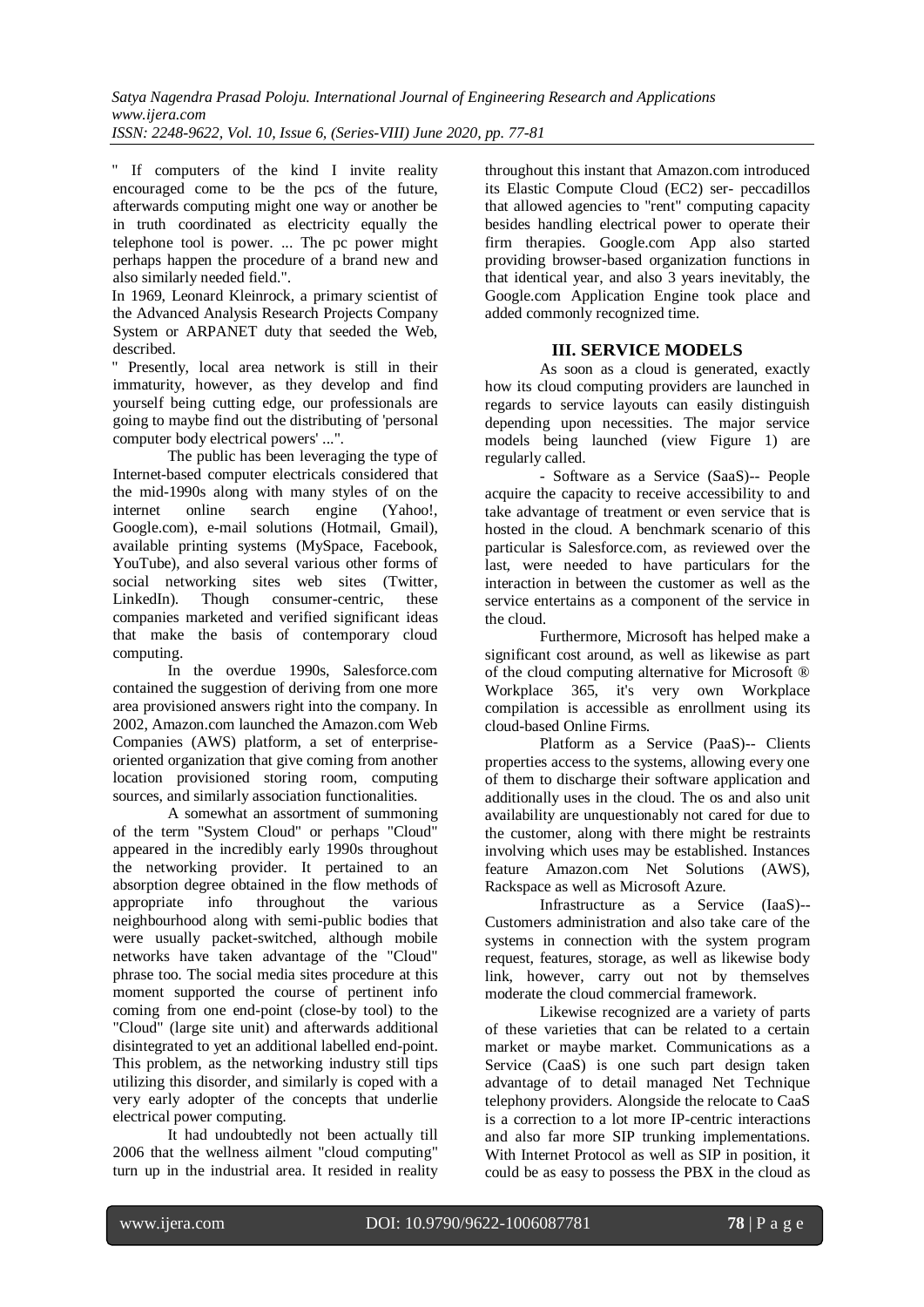*Satya Nagendra Prasad Poloju. International Journal of Engineering Research and Applications www.ijera.com*

*ISSN: 2248-9622, Vol. 10, Issue 6, (Series-VIII) June 2020, pp. 77-81*

it is actually to have it on the property. Within this situation, CaaS could be viewed as an element of SaaS .

## Software as a Service (SaaS)

## **Platform as a Service (PaaS)**

## Infrastructure as a Service (laaS)

#### **Figure 1: Service Model Types**

#### **IV. DEPLOYMENT MODELS**

Establishing cloud computing may differ depending on demands, and also the following 4 deployment types have been found out, each together with particular characteristics that help the requirements of the companies and customers of the clouds especially indicates.

- Private Cloud-- The cloud platform has been established, in addition to is continual and worked for a certain institution. The operation could be internal or even along with a 3rd event on the locations.

- Community Cloud-- The cloud facilities are discussed amongst several firms in addition to the same enthusiasms as well as likewise criteria. This might aid confine the capital spending prices for its business as the prices are discussed among the institutions. The method may be interior or maybe along with a third party on the grounds.

- Public Cloud-- The cloud structure is conveniently accessible to the general public in a workplace manner with a cloud expert. This allows a buyer to develop as well as additionally put together a service in the cloud along with definitely little financial investment compared to the capital expense needs often related to other deployment alternatives.

Hybrid Cloud-- The cloud resources feature several clouds of any sort of type of design, yet the clouds possess the ability along with their interfaces to enable files and/or apps to be moved originating from one cloud to yet another. This can be a combo of private and likewise public clouds that sustain the criteria to maintain some information in a provider, along with furthermore the demand to provide solutions in the cloud.

#### **V. CHALLENGES & ISSUES**

In this area, our company make clear the obstacles & problems cloud computing should experience. As a large amount of economics is hooked up to this field it is going to most definitely be much better that these problems are addressed as

very early as possible. Fig. 2 illustrates the rundown of the research executed through our provider on the conventional issues of cloud computing. The consumer's primary concern is taken into account. Consequently simply the per cent of 4, 5 is being uncovered. The monitoring is the problems that a cloud computing atmosphere have to still take care of:

#### *A.* Security

When making use of cloud-based services, one is delegating their info to a third-party for holding and also safety. May effortlessly one assume that a cloud-based business will safeguard as well as get one's details (Cloud computing gives specific problems to private privacy as well as security and also safety. back it up, search for documents mistakes, defend against security breaches) if one is utilizing their providers at a very inexpensive? Or even typically complimentary? When data is entrusted to a cloud positioned service, which third-parties do they share the particulars with? Cloud-sourcing necessitates the use of many providers, and lots of cloud positioned companies deliver services per other, and likewise, consequently, cloud-based things could require to explain your info in addition to third parties if they are really associated with handling or even moving of your pertinent information. They may discuss your relevant information along with marketers all at once. Safety and security reveals a true danger to the cloud.



**Figure 2: Graph depicting the concerns of clients on cloud computing issues**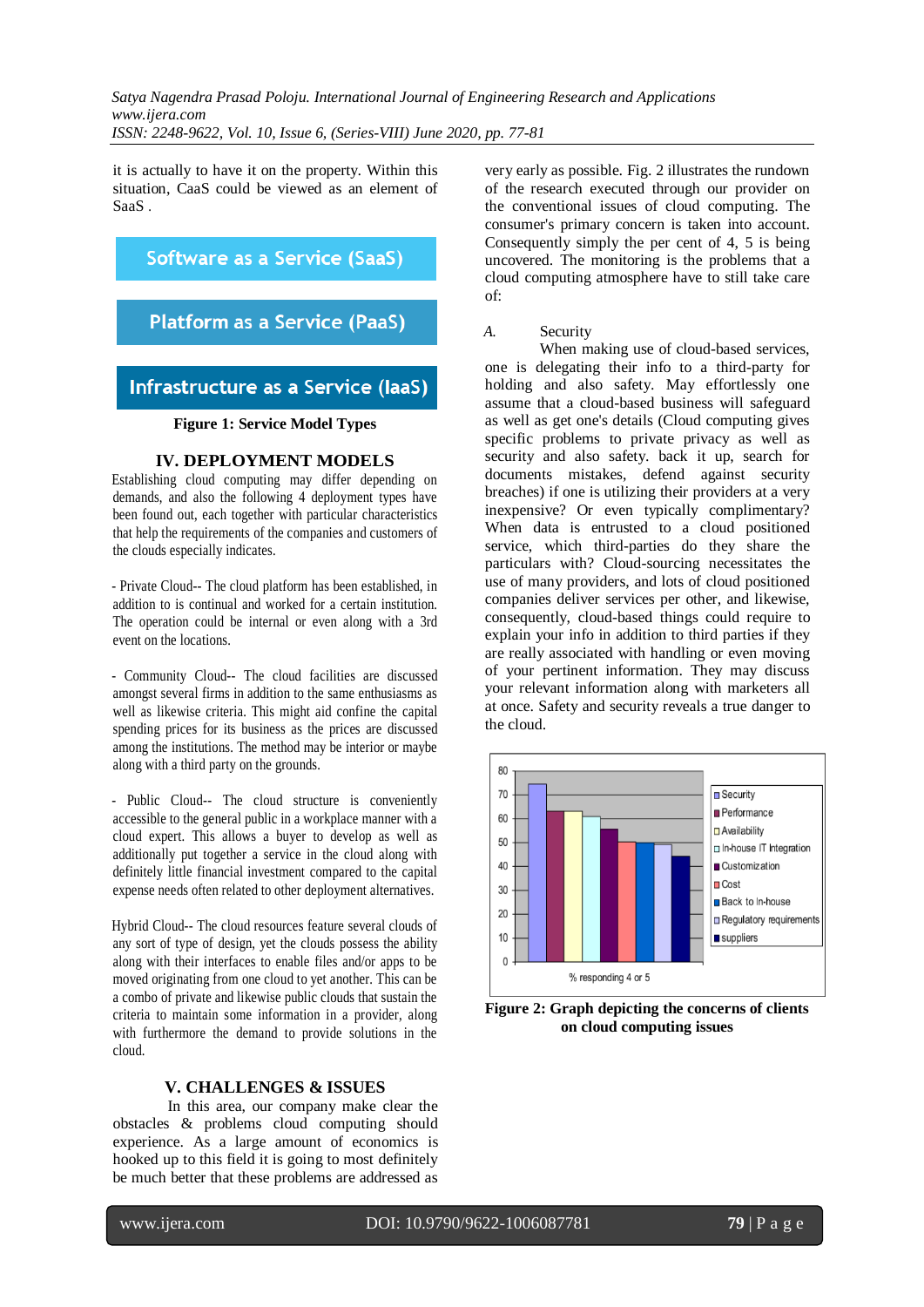*Satya Nagendra Prasad Poloju. International Journal of Engineering Research and Applications www.ijera.com*

*ISSN: 2248-9622, Vol. 10, Issue 6, (Series-VIII) June 2020, pp. 77-81*

|                    | Total<br>(Hour) | Average<br>(Hour) | Availability | Cost<br>(USD) |
|--------------------|-----------------|-------------------|--------------|---------------|
| Amadeus            |                 | 0.167             | 99.998       | 89,000        |
| Facebook           | 3               | 0.500             | 99.994       | 600,000       |
| <b>ServerBeach</b> | $\overline{4}$  | 0.667             | 99.992       | 400,000       |
| Paypal             | 5               | 0.833             | 99.990       | 1,125,000     |
| Google             | 5               | 0.833             | 99.990       | 1,000,000     |
| Yahoo!             | 6               | 1.000             | 99.989       | 1,200,000     |
| Twitter            | 7               | 1.167             | 99.987       | 1,400,000     |
| Amazon             | 24              | 4.000             | 99.954       | 4,320,000     |
| Microsoft          | 31              | 5.167             | 99.941       | 6,200,000     |
| Hostway            | 72              | 12.000            | 99.863       | 7,200,000     |
| BlackBerry         | 72              | 12.000            | 99.863       | 14,400,000    |
| Navisite           | 168             | 28.000            | 99.680       | 16,800,000    |
| OVH                | 170             | 28.333            | 99.667       | 17,000,000    |
| Total              | 568             | 94.667            | 99.917       | 71,734,000    |

#### **Table 1: Economy Impact Table Due To Cloud Outages**

#### *B.* Performance

Cloud computing Experiences serious capability issues. The cloud company must ensure that the performance of the service being used remains to be the same throughout. There might be peak opportunity break downs, internal concerns, along specialized grabs coming up. Great deals balancer, reports replicators, luxury web servers must be put up when needed to possess.

#### C.Availability

Although cloud warranties to end up being a 24X7X365 service, cloud outages occur regularly. Outages can be planned or perhaps unscheduled. Table 1 uses information worrying the downtime in hrs in addition to the economical impact of cloud power outages of numerous cloud suppliers from 2007 to 2012.

#### D.Cost:

Cloud computing may conveniently possess higher rates because of its demands for every "consistently on" hookup, along with utilizing major quantities of information back inner.

E.Band width, top quality of service as well as information limitations

Cloud computing asks for "broadband of substantial velocity" Whilst several websites are usable on nonbroadband links or perhaps slow-moving broadband relationships; cloud-based make uses are often certainly not functional. Hyperlink speed in Kilobyte every second (or even MB/s and also GB/s) is required for use of cloud computing business. Furthermore important are Top quality of Service (QoS); red flags for that include the amount of your time the connections are gone down, activity time (ping), along with the measurement of the hold-ups in the handling of system details (latency) as well as likewise decrease of data (package loss).

### F.Major distributors

.

Only a handful of providers are standing by readily available which is still keeping back several SME's to join a cloud

## **VI. THE EVOLUTION OF CLOUD COMPUTING**

The adjective "Cloud" in Cloud Computing pertains to the system took advantage of for service provisioning. In designs highlighting cloud-based services, the cloud is generally actually illustrated as the rundown of a hand-drawn cloud in theory. Utilizing cloud-like forms in depictions revealing units like the Internet returns years as well as is a staple of mainstream message publications and posts on records communication units. The condition "Cloud Computing," though, is quite new. To a lot better comprehend this pretty inceptive experience, enable our company get back in computing record in addition to examine earlier versions of provisioning remedies over a communications unit, i.e., the prototypes of current Cloud Computing.

Time-Sharing on Data Processor Computers:

The incredibly early 1950s observed the advent of company "data CPU" home computers consisting of the IBM 701. These computers were single-user, non-shareable, one-job-at-a-time tools as well as also were leased via the company for around \$25,000 a month. Numerous programmers signed up with, on a first-come-first-served manner, for "procedures" on a mainframe where each procedure was a block of your time committed to refining a singular "project" (i.e., a program). Each developer took approximately 5 moments to set-up his/her job featuring reaching in at a technological opportunity clock, dangling a magnetic tape, filling a punched card deck, as well as additionally pressing a "lots" change to begin task dealing with (Chunawala, n.d.). Inadequacies during an outcome of extreme hands-on support resulted in a lot of discarded managing time likewise as work was actually queued and also often held off.

To strengthen process effectiveness, General Motors (GM) as well as additionally N. USA Airfare (NAA) (today, the element of Boeing) built a system software, the GM NAA I/O (Input/Output) system as well as placed it right into development in 1956 (Chunawala, n.d.). This heralded the overview of "specified managing" where many works may be established at the same time as well as each visit finalization without handson interference (" Batch Handling", n.d.). Extra improvements were identified together with the introduction of the IBM Tool 360 information CPU in 1964 which divided I/O activities arising from